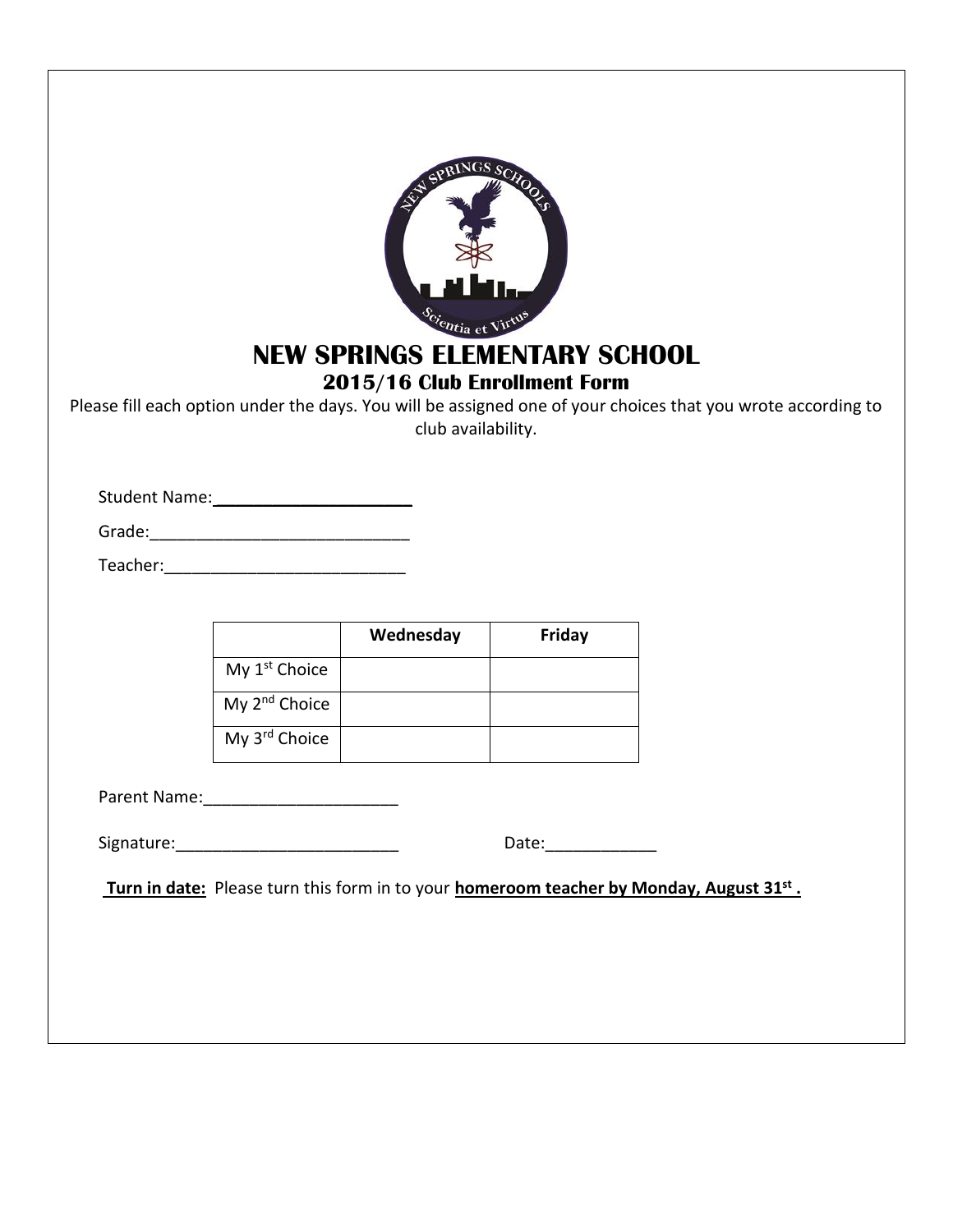| NSS 2015-2016 Club Descriptions |                                                                                                                                            |  |
|---------------------------------|--------------------------------------------------------------------------------------------------------------------------------------------|--|
|                                 | Imagine Art Club offer unique cross curricular art course                                                                                  |  |
| <b>Imagine Art Club</b>         | for children in kindergarten through second grade.                                                                                         |  |
|                                 | It enhances skills, knowledge and understanding of Art                                                                                     |  |
|                                 | through fun activities, discussion and museum visits.                                                                                      |  |
|                                 | Club fee: \$5.00                                                                                                                           |  |
|                                 |                                                                                                                                            |  |
|                                 | <b>Club Day: Friday</b>                                                                                                                    |  |
|                                 | <b>Club Sponsor: Ms. Campbell</b>                                                                                                          |  |
|                                 | <b>Room 122</b>                                                                                                                            |  |
| imagine                         | Time -3:00-3:30 pm                                                                                                                         |  |
|                                 |                                                                                                                                            |  |
| <b>Garden Club</b>              | Members of the Garden club will participate in the planting, caring                                                                        |  |
|                                 | for, and reaping of different crops such as tomatoes,                                                                                      |  |
|                                 | watermelon, beans, and corn. We will also plant flowers that will                                                                          |  |
|                                 | bloom in the Spring Time. This year, Garden Club will go on 2 field<br>trips that will enhance our process of observing the life cycles of |  |
|                                 | different crops and interact with different soil types.                                                                                    |  |
|                                 |                                                                                                                                            |  |
|                                 |                                                                                                                                            |  |
|                                 | <b>Club Day: Wednesday</b>                                                                                                                 |  |
|                                 | <b>Club Sponsor: Ms.Lewis</b>                                                                                                              |  |
|                                 | <b>Room 123</b>                                                                                                                            |  |
|                                 | Time:3:00-3:30 pm                                                                                                                          |  |
| <b>Book Club</b>                | Book Club for K-2 to enhance reading independently at                                                                                      |  |
|                                 | home and everywhere, anywhere.                                                                                                             |  |
|                                 | This is to boost reading at a young age!                                                                                                   |  |
| Book Club                       |                                                                                                                                            |  |
|                                 | <b>Club Day: Wednesday</b>                                                                                                                 |  |
|                                 | <b>Club Sponsor: Ms.Grant</b>                                                                                                              |  |
|                                 | <b>Room 121</b>                                                                                                                            |  |
|                                 | Time:3:00-3:30 pm                                                                                                                          |  |
|                                 |                                                                                                                                            |  |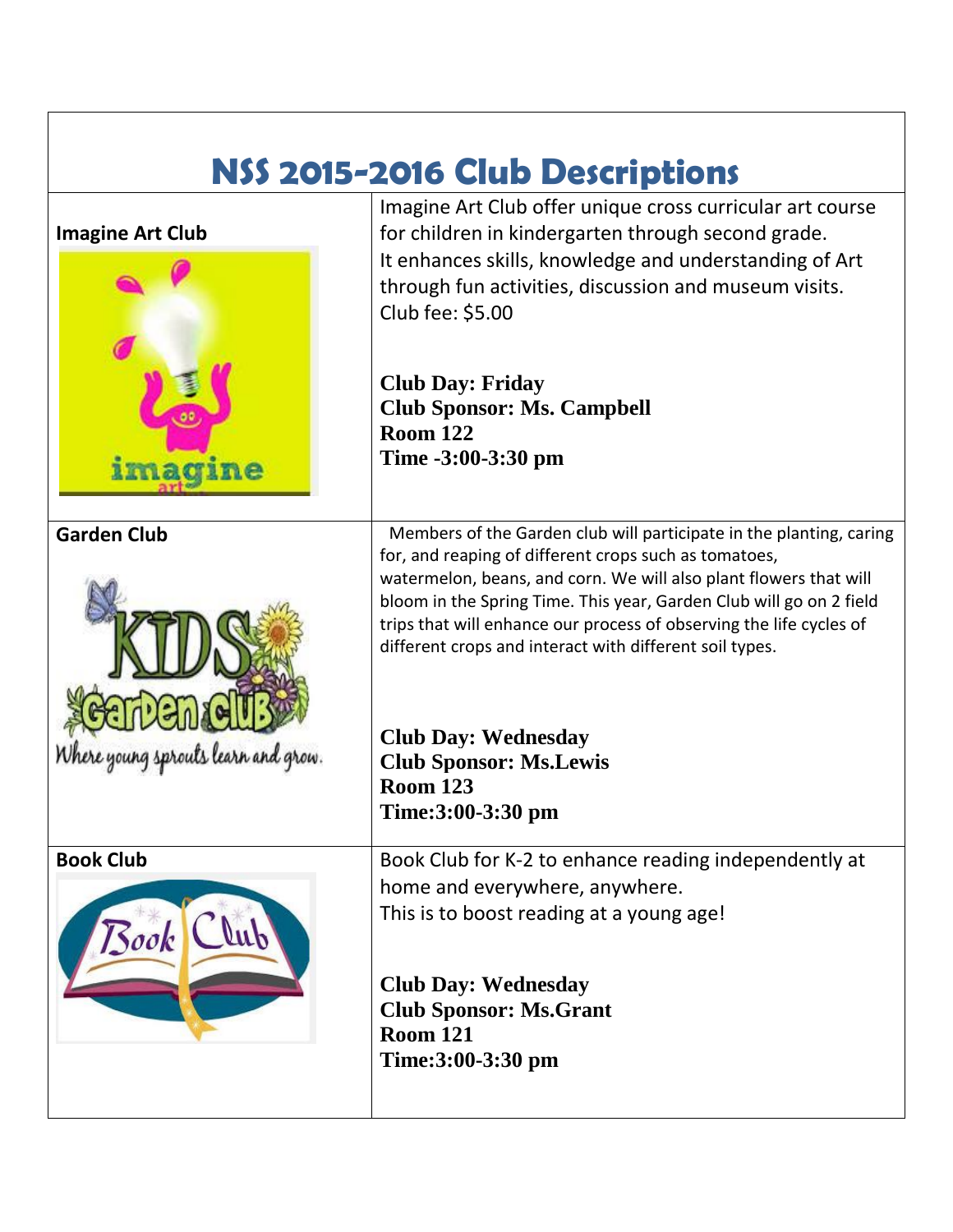| <b>Craft Club</b><br><b>Craft Club</b>     | Each week we will be putting together a different craft to<br>go along with the seasons, historical events, favorite<br>children stories, and anything we may be specifically<br>learning throughout the school year. Students will get the<br>chance to use different types of materials on each craft<br>and take those items home.<br><b>Club Day: Wednesday</b><br><b>Club Sponsor: Ms. Maysonet</b><br><b>Room 120</b><br>Time -3:00-3:30 pm |
|--------------------------------------------|---------------------------------------------------------------------------------------------------------------------------------------------------------------------------------------------------------------------------------------------------------------------------------------------------------------------------------------------------------------------------------------------------------------------------------------------------|
| <b>Literacy Club</b><br>changes<br>he worl | It would be open to K-2 students. This club would focus<br>on a variety of reading activities throughout the year.<br>Reading Activities would include:<br>Readers theater<br><b>Teacher Read Alouds</b><br>Crafts to complement a reading activity.<br>Puppets<br>Writing with the teacher<br><b>Club Day: Friday</b><br><b>Club Sponsor: Ms.Runyon</b><br><b>Room 119</b><br>Time:3:00-3:30 pm                                                  |